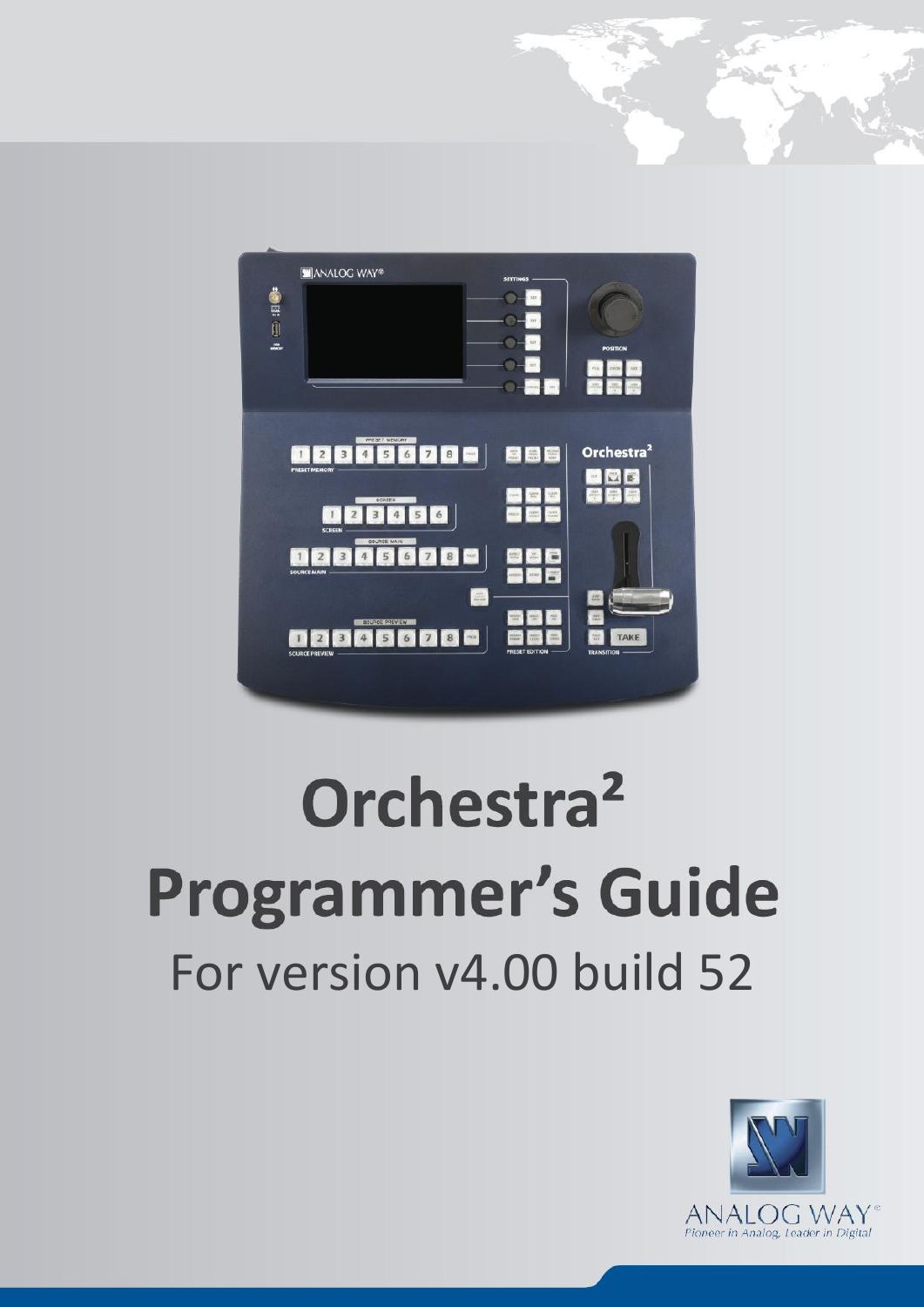### **Table of contents**

| $\overline{2}$ |  |
|----------------|--|
| $\overline{3}$ |  |
| 4              |  |
| 5 <sup>1</sup> |  |
| 6              |  |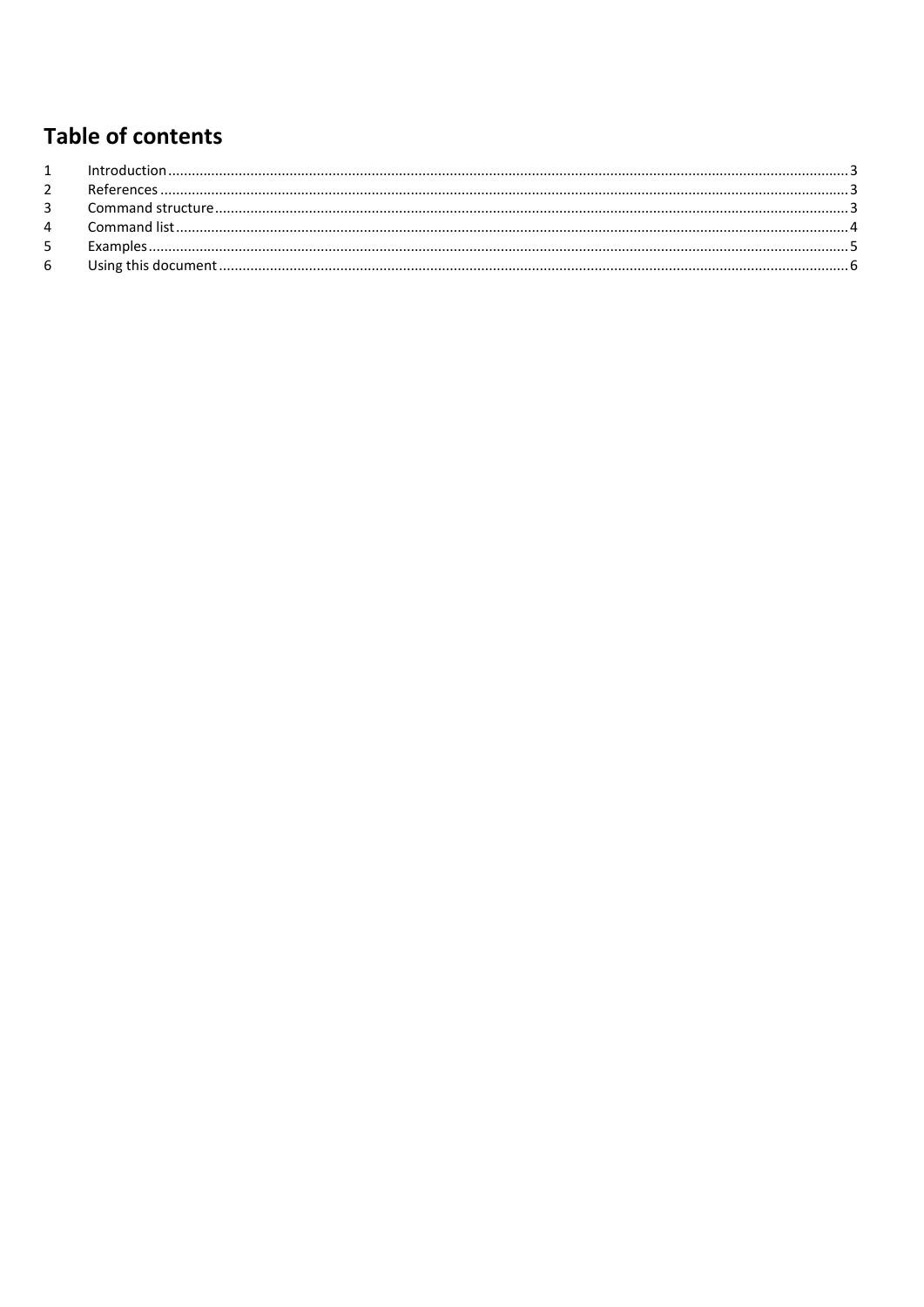#### <span id="page-2-0"></span>**1 INTRODUCTION**

The Orchestra allows communication through an ASCII code protocol. It treats any character that it receives on the LAN (TCP/UDP) as a possible command but only accepts legal commands.

There is no starting/ending code needed in a command string. A command can be a single character typed on a keyboard and does not require any special character before or after it. (It is not necessary to press "ENTER" on the keyboard). A command can be preceded by a value (See chapter A-2). A command is case sensitive.

When the Orchestra receives a valid command, it will be executed. Then it will send back the status of the parameters that have changed due to this command. If the command cannot be executed (value out of range, device not ready, etc), the Orchestra will just send back the current status of the corresponding parameters. If the command is invalid, an error response will be returned. All responses end with a carriage return <CR> and a line feed <LF> signaling the end of the response character string (see chapter A-3).

#### <span id="page-2-1"></span>**2 REFERENCES**

- ORCHESTRA<sup>2</sup> firmware updater
- ORCHESTRA<sup>2</sup> reference manual

(on [ANALOG WAY](http://www.analogway.com/en/products/event-controllers/orchestra2/#dl) web site)

- (on [ANALOG WAY](http://www.analogway.com/en/products/event-controllers/orchestra2/#dl) web site)
- ORCHESTRA<sup>2</sup> quick start guide

(on **ANALOG WAY** web site)

#### <span id="page-2-2"></span>**3 COMMAND STRUCTURE**

- Write/Set: [[index,] ...][Value][Command]
- Read/Get: [[index,] ...][Command]
- Answer: [Command][[index,] ...][Value]

Some commands are "global" and do not require any index. Other commands might need indexes to specify which screen/element/matrix... need to be affected. Each index should be followed by a comma.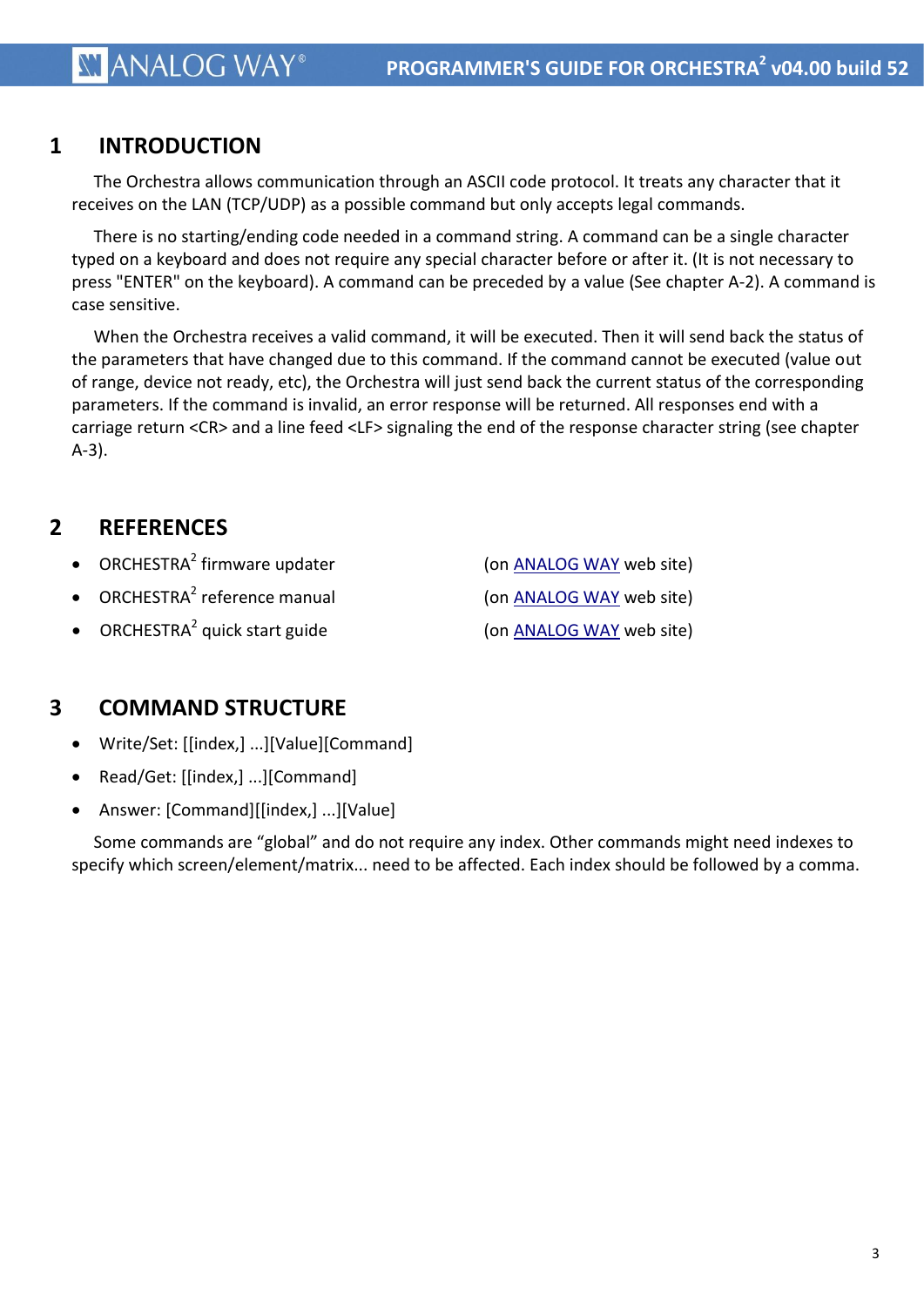#### <span id="page-3-0"></span>**4 COMMAND LIST**

|               | Command | Answer     | <b>Description</b>                     | <b>Access</b> | Min         | Max          | Index 1                                               | Index 2 | Index 3 | Value                                   |
|---------------|---------|------------|----------------------------------------|---------------|-------------|--------------|-------------------------------------------------------|---------|---------|-----------------------------------------|
|               | ?       | <b>DEV</b> | Device Type                            | Read          | 77          | 77           |                                                       |         |         | $77 =$ Orchestra <sup>2</sup>           |
|               | #       | #          | Request all current<br>commands values | Read<br>Write | $\mathbf 0$ | $\mathbf{1}$ |                                                       |         |         | $1 =$ Request $\gg 0$<br>when completed |
| <b>SYSTEM</b> | rO      | rO         | Orchestra Ready<br>Status              | Read          | $\bf{0}$    | $\mathbf{1}$ |                                                       |         |         | $1 =$ Ready                             |
|               | rS      | rS         | <b>Screen Ready Status</b>             | Read          | 0           | 1            | $0 =$ Screen1<br>$\cdots$<br>$5 =$ Screen $6$         |         |         | $1 =$ Ready                             |
|               | rM      | rM         | Matrix Ready Statux                    | Read          | $\mathbf 0$ | $\mathbf{1}$ | $0 =$ Matrix Id 1<br>$\cdots$<br>$15 =$ Matrix d $16$ |         |         | $1 =$ Ready                             |

|                | Command | Answer | <b>Description</b>             | <b>Access</b> | Min | Max   | Index 1 | Index 2 | Index 3 | Value |
|----------------|---------|--------|--------------------------------|---------------|-----|-------|---------|---------|---------|-------|
| <b>VERSION</b> | vF      | vF     | <b>Firmware Version</b>        | Read          | 0   | 65535 |         |         |         |       |
|                | vC      | vC     | <b>Command List</b><br>Version | Read          | 0   | 65535 |         |         |         |       |

|               | Command   | Answer    | <b>Description</b>                                                                       | <b>Access</b> | Min      | Max          | Index 1                           | Index 2                                                    | Index 3                                  | Value                                                                                  |
|---------------|-----------|-----------|------------------------------------------------------------------------------------------|---------------|----------|--------------|-----------------------------------|------------------------------------------------------------|------------------------------------------|----------------------------------------------------------------------------------------|
|               | PM        | PM        | Loading Mode                                                                             | Read<br>Write | $\Omega$ | $\mathbf{1}$ |                                   |                                                            |                                          | $0 =$ Load everything<br>from the Memory<br>$1 =$ Load a Memory<br>without its sources |
|               | PA        | PA        | Load a Preset<br>Memory with its<br>screen filter and<br>configure the<br>Preview        | Read<br>Write | $\Omega$ | 64           |                                   |                                                            |                                          | $0 = None$<br>$1 =$ Load Memory #1<br>64 = Load Memory<br>#64                          |
| <b>PRESET</b> | PL        | PL        | Load a Preset<br>Memory using<br>current screen filter<br>and configure the<br>Preview   | Read<br>Write | $\Omega$ | 64           |                                   |                                                            |                                          | $0 = None$<br>$1 =$ Load Memory #1<br>$64 =$ Load Memory<br>#64                        |
|               | SS        | SS        | Switch a source per<br>Screen/EltType/EltIn<br>dex and configure<br>the Preview          | Read<br>Write | $\Omega$ | 64           | $0 =$ Screen1<br>$5 =$ Screen $6$ | $0 = BG$ Frame<br>$1 = BG$ Live<br>$2 = PIP$<br>$3 = Logo$ | $0 =$ Elt 1<br>$\cdots$<br>$15 =$ Elt 16 | $0 = None$<br>$1 =$ Source #1<br>$\cdots$<br>$64 = Source #64$                         |
|               | <b>SA</b> | <b>SA</b> | Autocentering<br>request of an<br>element's source per<br>Screen / EltType /<br>EltIndex | Read<br>Write | $\Omega$ | $\mathbf{1}$ | $0 =$ Screen1<br>$5 =$ Screen $6$ | $0 = BG$ Frame<br>$1 = BG$ Live<br>$2 = PIP$<br>$3 = Logo$ | $0 =$ Elt 1<br>$15 =$ Elt 16             | $1 =$ Autocentering $\gg$<br>0 when completed                                          |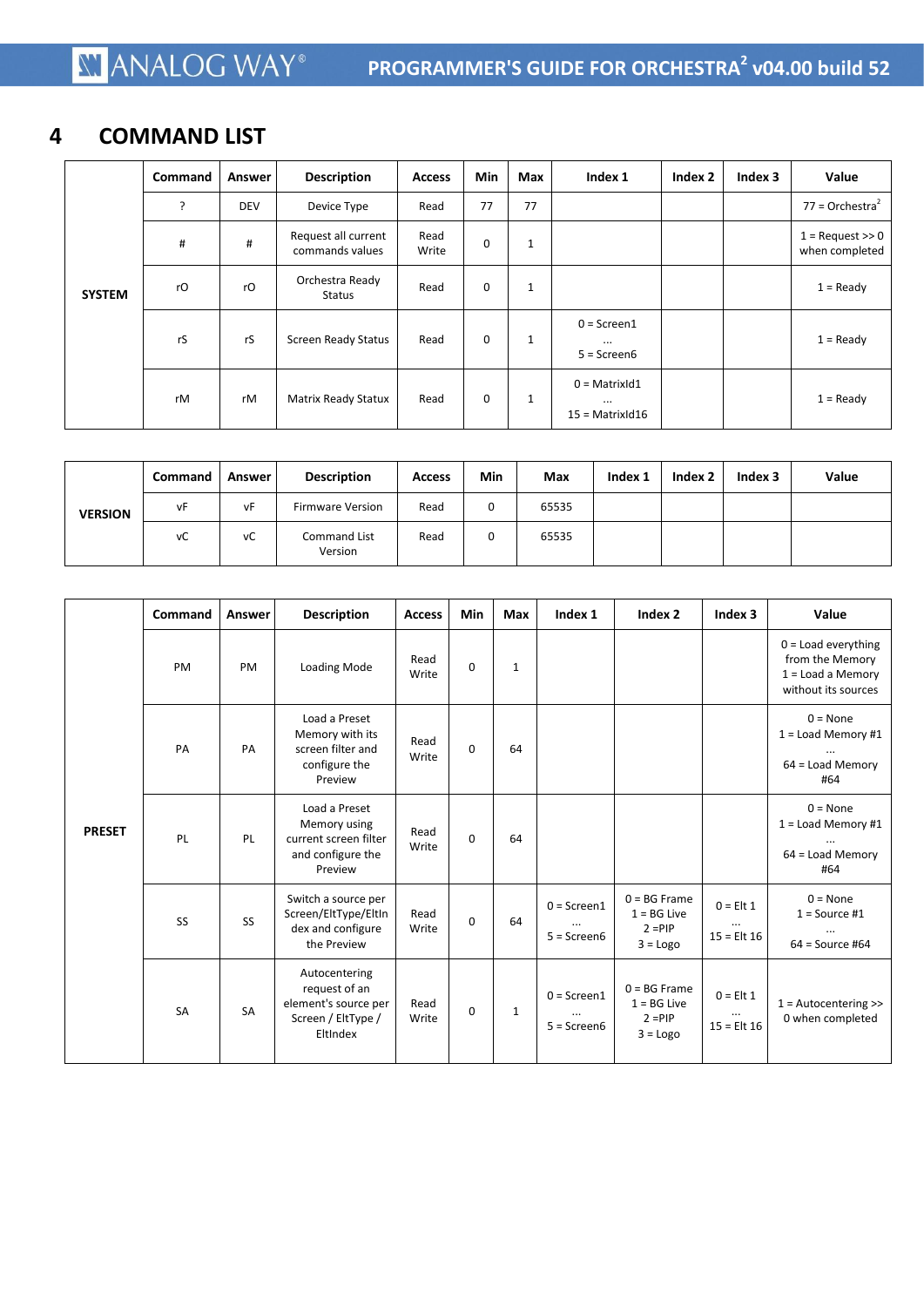## **XI ANALOG WAY**®

#### **PROGRAMMER'S GUIDE FOR ORCHESTRA<sup>2</sup> v04.00 build 52**

|                                 | Command   | Answer    | <b>Description</b>                                                        | <b>Access</b> | Min      | Max | Index 1                                       | Index 2 | Index 3 | Value                             |
|---------------------------------|-----------|-----------|---------------------------------------------------------------------------|---------------|----------|-----|-----------------------------------------------|---------|---------|-----------------------------------|
| <b>PRESET</b><br><b>CONTROL</b> | <b>SF</b> | <b>SF</b> | Screen Filter<br>(Disable / Enable<br>Preset Load and Take<br>per Screen) | Read<br>Write | $\Omega$ |     | $0 =$ Screen1<br>$\cdots$<br>$5 =$ Screen $6$ |         |         | $1 =$ Enabled                     |
|                                 | TK        | TK        | Take as soon as<br>devices are ready                                      | Read<br>Write | $\Omega$ |     |                                               |         |         | $1 =$ Take >> 0 when<br>completed |

|            | <b>Command</b> | <b>Answer</b> | <b>Description</b>             | <b>Access</b> | Min | Max | Index 1                                           | Index 2 | Index 3 | Value       |
|------------|----------------|---------------|--------------------------------|---------------|-----|-----|---------------------------------------------------|---------|---------|-------------|
| <b>OLD</b> | PF             | PF            | ! Obsolete !<br>$=$ SF command | Read<br>Write |     |     | $0 = S$ creen $1$<br>$\cdots$<br>$5 =$ Screen $6$ |         |         | 1 = Enabled |

#### <span id="page-4-0"></span>**5 EXAMPLES**

|       | Write command     | Answer                  | <b>Description</b>         |
|-------|-------------------|-------------------------|----------------------------|
| Value | <b>Characters</b> |                         |                            |
| 10    | PL                | PL10 <cr><lf></lf></cr> | Load the Preset Memory #10 |

| Write command |       |       |       |                   | Answer                       | <b>Description</b>                              |
|---------------|-------|-------|-------|-------------------|------------------------------|-------------------------------------------------|
| <b>Index</b>  | Index | Index | Value | <b>Characters</b> |                              |                                                 |
| ٠,            | ۷,    | 4,    | ь     | SS                | SS2,2,4,6 <cr><lf></lf></cr> | Put the source #6 into the 5th PIP of screen #3 |

| <b>Read command</b> | Answer                   | <b>Description</b>             |
|---------------------|--------------------------|--------------------------------|
| <b>Character</b>    |                          |                                |
|                     | DEV77 <cr><lf></lf></cr> | Get the Device Type (77=ORC50) |

|       | <b>Read command</b> | Answer                   | <b>Description</b>                   |
|-------|---------------------|--------------------------|--------------------------------------|
| Index | <b>Characters</b>   |                          |                                      |
|       | rs                  | rS0,1 <cr><lf></lf></cr> | Get the status of screen#1 (1=Ready) |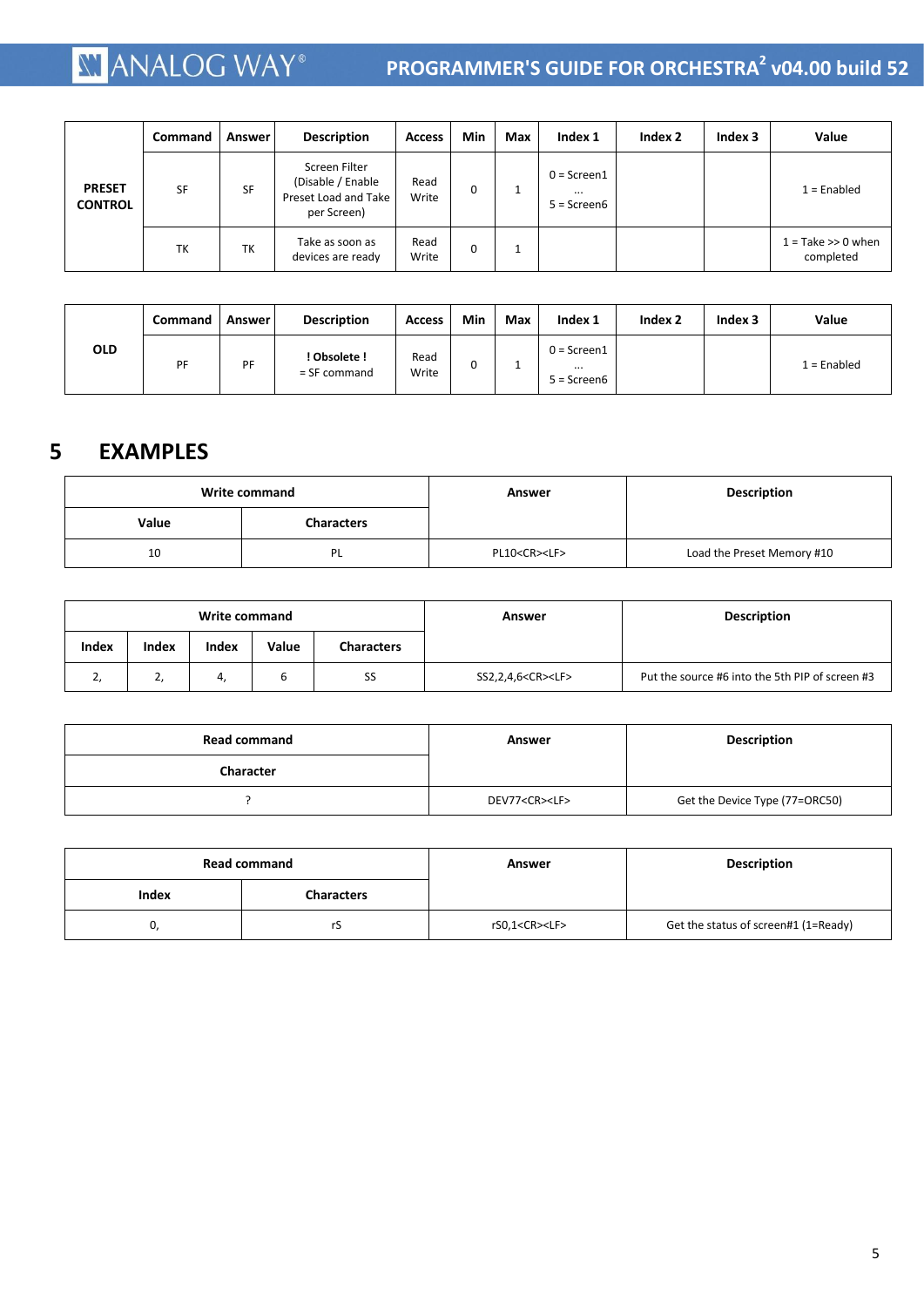#### <span id="page-5-0"></span>**6 USING THIS DOCUMENT**

This document contains many internal links. You can improve your navigation by using the "previous page" function, as in the following example:

| PDF reader, Previous and Next page buttons                                                                                                                                                                                                                                                                                                                                                                                                                                                                                                                                |                                                                                                                                                                                                                                                                                                                                                                                                                                                                                                                     |
|---------------------------------------------------------------------------------------------------------------------------------------------------------------------------------------------------------------------------------------------------------------------------------------------------------------------------------------------------------------------------------------------------------------------------------------------------------------------------------------------------------------------------------------------------------------------------|---------------------------------------------------------------------------------------------------------------------------------------------------------------------------------------------------------------------------------------------------------------------------------------------------------------------------------------------------------------------------------------------------------------------------------------------------------------------------------------------------------------------|
| Adobe Reader                                                                                                                                                                                                                                                                                                                                                                                                                                                                                                                                                              | $-$ and $-$ 3                                                                                                                                                                                                                                                                                                                                                                                                                                                                                                       |
| File Edit View Window Help                                                                                                                                                                                                                                                                                                                                                                                                                                                                                                                                                |                                                                                                                                                                                                                                                                                                                                                                                                                                                                                                                     |
| 00000000000000<br>✦<br>DOS - E<br>$\circ$ $\circ$ $\circ$<br>$(-)$ $($<br>Rotate View<br>Page Duple<br>Select & Zoo<br>File<br>Edit<br>Comment<br><sup>5</sup> Touch Mode<br>Properties Bar<br>Adobe Reader XI<br>Open a Recent File<br>AM29LV640MH_L.pdf<br>LiveCore Programmers-guide_for-v1-2-33<br>LiveCore commands summary for v1_2.pdf<br>LiveCore Programmers-guide_for-v1-2-xxB<br>$\Box$ GIT.pdf<br>Open<br>Ajouter des commentaires à un fichier PDF<br>Surlignez des sections de texte ou des<br>graphiques avec l'outil Texte surligné.<br>⋐<br>Instructions | Sign<br>Tools<br>Comment<br>Eirst Page<br>Previous Page<br>$\rightarrow$<br><b>B</b> Next Page<br>$\frac{1}{2}$<br>E Last Page<br>Pane Mumber<br>$\cdot$<br>↓ © Next View<br>$Ctrl + E$<br>Show All Page Navigation Tools<br><b>Beset Page Navigation Tools</b><br>F8<br>Hide Toolbars<br>743<br>$Alt + FB$<br>Reset Toolbars<br><b>Adobe Online Services</b><br>Convert PDF to Word or Excel<br>$\blacksquare$<br>Create PDF<br>Share Files Using SendNow<br>Get Documents Signed<br>Stocker vos fichiers en ligne |